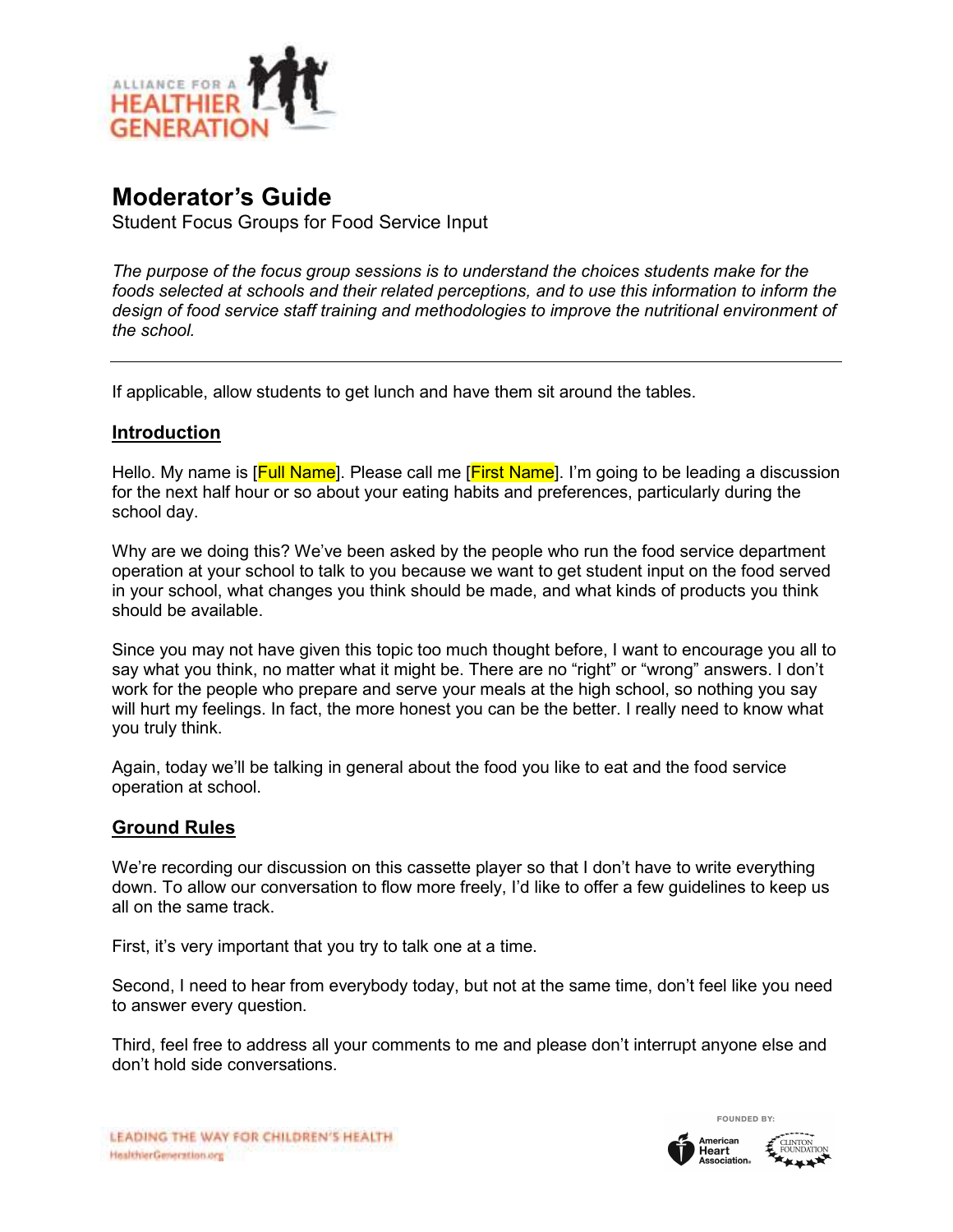## **Student Focus Group Moderator Guide**

Fourth, we're going to ask you to fill out a short survey form, and will collect that at the end of the session.

Fifth, I've been asked to find to as much as I can about your feelings concerning what you eat at school, and what you'd like to see the cafeteria do differently. Remember, there are no wrong answers. So even if what you believe is different from everyone else on a particular point, please speak up anyway. Your personal opinion is important and it's critical that you be authentic (tell the truth). You're the customers – the ones that eat and buy food in your school, and I'm really interested in hearing everything that you have to say about the subject of food and eating at school.

Finally, we aren't attributing specific answers from specific people, so don't worry that we're recording who said what.

I'd like to start by having everyone introduce themselves. Please just say your first name and what grade you're in.

[Pause for responses]

#### **Questions**

1. What do you like about the food prepared and sold at your school? Possible Prompts:

- Is it fast and easy to get?
- Is the food tasty?
- Does the food look good?
- Is the food hot enough? Cold enough?
- Does the food served at your school smell good and inviting?
- Are the portion sizes ok?

2. What would make you eat food prepared or sold at school more often OR what would make you like this food more?

3. What do you think about the selection of foods available to you on campus? Possible Prompts

- Number of Choices
- Variety
- Other foods you'd like to see offered?

4. What types of menu choices/foods are important to you? Possible Prompts

- What foods do you like most?
- What foods do you think are good for you?

5. How would you describe the quality of foods sold and prepared on campus? Possible Prompts:

- Do you think the food is good?
- How do the foods taste?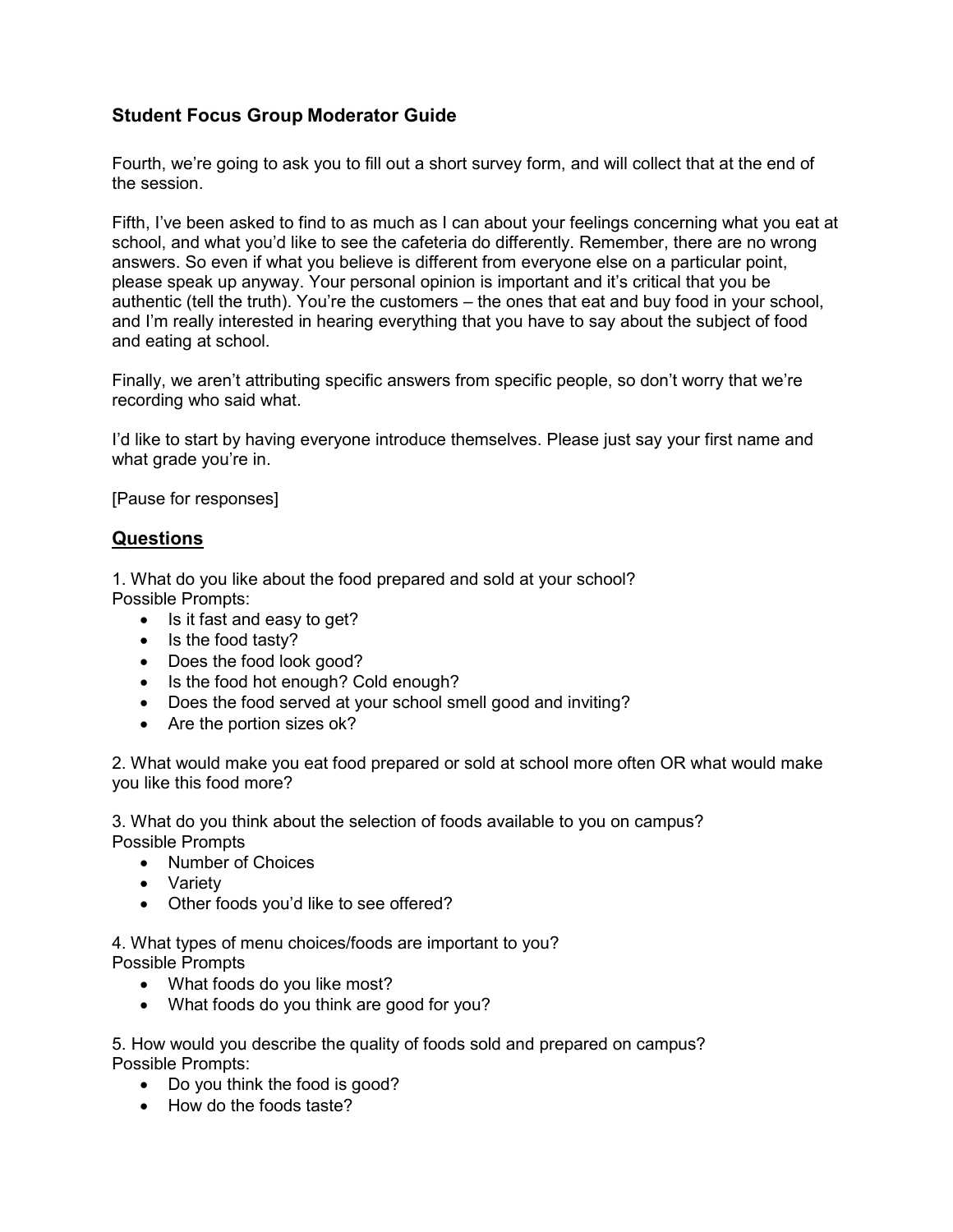## **Student Focus Group Moderator Guide**

- How do the foods look?
- Do you get enough food for the price?

6. Would you pay more for something different, and if so, what would those different foods be?

7. How much more would you be willing to pay? (A quarter, 50 cents, a dollar, more than a dollar?)

8. How nutritious/healthy do you think foods sold and prepared at school are? Is the food sold good for your health?

9. Are there enough healthy food choices available at school?

10. What are some additional healthier items that you would like to see sold or prepared?

11. What do you think of the service in the cafeteria? Possible Prompts

- How do you feel you're treated?
- Is it a happy environment?
- Is the service speed good?

12. What do you like about the places you go to eat outside of school?

*Thank students for their participation and remind them to leave their worksheets behind (see next page).*